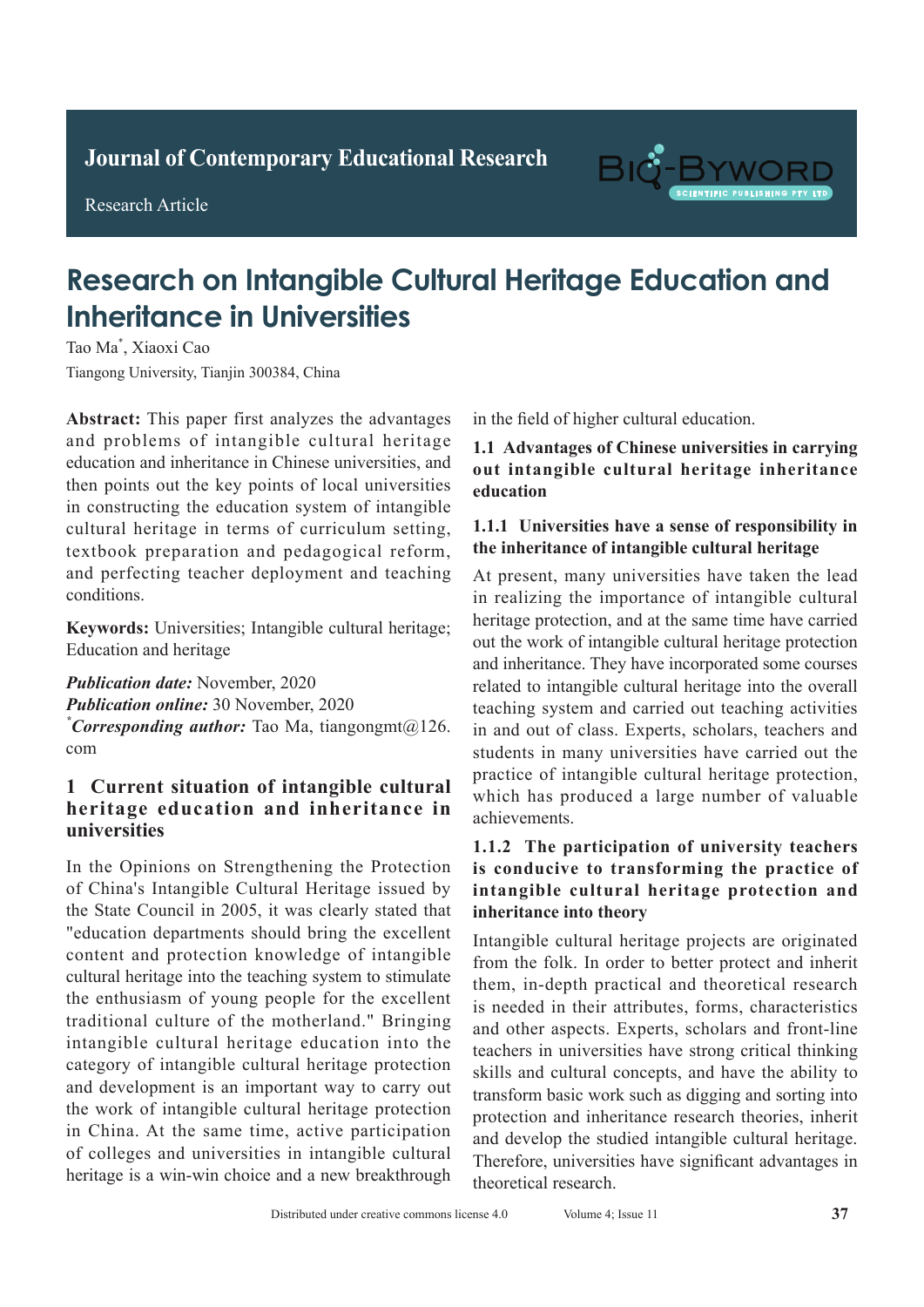### **1.1.3 The large number and wide distribution of universities facilitates the inheritance of intangible cultural heritage**

There are a large number of colleges and universities in China, basically all of them are in the region where intangible cultural heritage originates and spreads, so it is convenient for colleges and universities to have an in-depth understanding of the living conditions of local people and the accurate identification of their values, and it is convenient for colleges and universities to understand and grasp the real history and current status of related intangible heritage projects and other data information, so that they can take advantage of the regional advantages of local colleges and universities to collect relevant data on local projects, field research and other work.

# **1.2 Problems facing the development of intangible cultural heritage education in universities**

### **1.2.1 Contemporary university students generally pay less attention to China's intangible cultural heritage**

The changes in social production and lifestyles have deprived young people of the opportunity to come into contact with and understand the techniques of intangible cultural heritage. Therefore, a group of excellent intangible cultural heritage content and knowledge can be encouraged and supported into the teaching plan of universities, compile them into teaching materials, and organize students' visits to study activities, so as to arouse young people's enthusiasm for traditional Chinese culture and raise their awareness of the protection of intangible cultural heritage. The transmission of intangible cultural heritage in schools can make up for the lack of knowledge about intangible cultural heritage among young people, and provide an effective solution for the protection of intangible cultural heritage.

### **1.2.2 The social environment for the development of Chinese traditional handicraft has changed**

Since the reform and opening up, socio-economic development and global economic integration arising from a variety of good buckwheat of cultural ideological trends, schools of traditional Chinese social structure, living patterns have had a great impact. The folk crafts with a long history in China are gradually disappearing due to the neglect of the society or the incompatibility with the development of The Times, which brings great pressure to the protection and inheritance of intangible cultural heritage. This rapid change of traditional culture ecology has brought great pressure to the development of folk culture and art heritage.

# **1.2.3 The development of intangible cultural heritage universities is restricted**

Intangible cultural heritage in the development of colleges and universities received inadequate curriculum resources, teachers and other aspects of the shortage. (1) Inadequate curriculum construction: Improving curriculum provision is the primary issue to promote the inheritance of intangible cultural heritage universities. At present, most universities only extend the non-legacy to other teaching contents in the curriculum. Even in some non-inherited universities, although intangible cultural heritage courses have been set up, there is no complete curriculum chain with a single curriculum type. (2)Weak faculty: Faculty is an indispensable and important component of non-genetic inheritance. The lack of faculty is one of the major bottlenecks that restrict the development of non-genetic inheritance in universities. Teachers from academy background do not have the consciousness of inheritance of nonheritage, and they cannot grasp the content of nonheritage well enough to carry on the inheritance. However, due to the limited number of inheritors and conservative thinking, the inheritors have reservations about teaching and inheritance because of the teacher-apprentice system and oral transmission of knowledge, and do not conduct in-depth research on teaching methods, which leads to poor inheritance effect and does not solve the fundamental problem of lack of teachers.

## **2 The key points of local universities in constructing the intangible cultural heritage education system**

Local universities may, according to the actual situation, establish educational objectives suitable for the school, carry out the education of intangible cultural heritage, promote the deepening of the educational work of intangible cultural heritage, and improve the social understanding of intangible cultural heritage. It meets both the needs of students and the society.